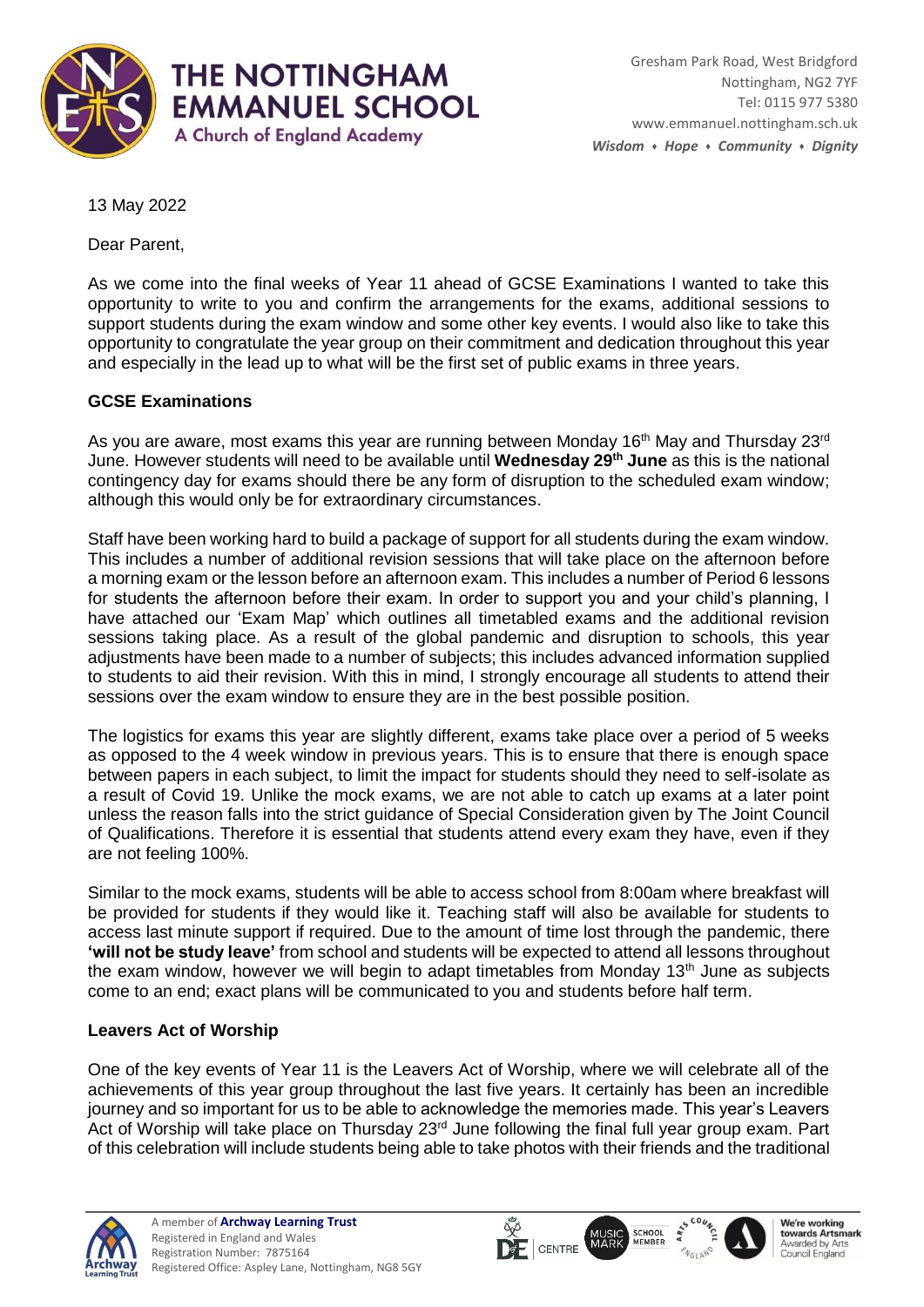

signing of shirts. We would like this to be as orderly as possible and so would ask students to bring an additional shirt to have signed, rather than the one they are wearing.

## **Year 11 Prom**

Following on from my previous communications around The Year 11 Prom, I just wanted to remind you of the date and location:

> **Friday 1st July 2022 Arrival from 7:00pm Close 11:00pm**

**The Albert Hall North Circus Street Nottingham NG1 5AA**

I am pleased to provide further information with regards to discounts towards Prom tickets which are available to students as a reward for their hard work and commitment during the build up to the exams. Students have been working towards the following criteria for the last few weeks:

- £2.50 per student who has 100% attendance to school and Intervention sessions between Easter and May Half Term
	- £2.50 per student who successfully manages to not receive any Negative Behaviour Events. This includes Learning Foundations, W2s, Negative Points, Direct Negative Points and Missed Homework
- Tutors will nominate one student from each Tutor Group who will receive a 50% discount
	- There will be 5 students drawn from a hat who have 100% attendance for the Year, 0 Negative Events and in the top 25% of the Year group for Positive House Points. These 5 students will receive a 50% discount
		- I will also nominate 3 students from the Year Group who have been exceptional throughout Year 11, these students will also receive a 50% discount

Full price Prom tickets are £30, I will send a letter to you on Friday 27<sup>th</sup> May confirming discounts and therefore final price for your child. Payment will then be available from Friday 27<sup>th</sup> May to Friday 17<sup>th</sup> June via ParentMail. We have to provide The Albert Hall with final numbers following this and so the deadline is fixed, please do contact me if you have any concerns or queries with regards to the Prom or payment and we will try to support where we can.

# **Year 12 Induction Day**

The Year 12 Induction Day takes place on Wednesday 29<sup>th</sup> June this is an opportunity to meet the P16 Team, sample some lessons in the subjects that your child has chosen for September and learn about the array of Enrichment opportunities that will be available to your child. More information will be sent to you about this in due course. Some students may be in a position where they hold offers at other sixth form providers as well as ours; I would still encourage them to attend the Induction Day so that they can see and experience what makes our Sixth Form so distinctive.







SCHOOL<br>MEMBER

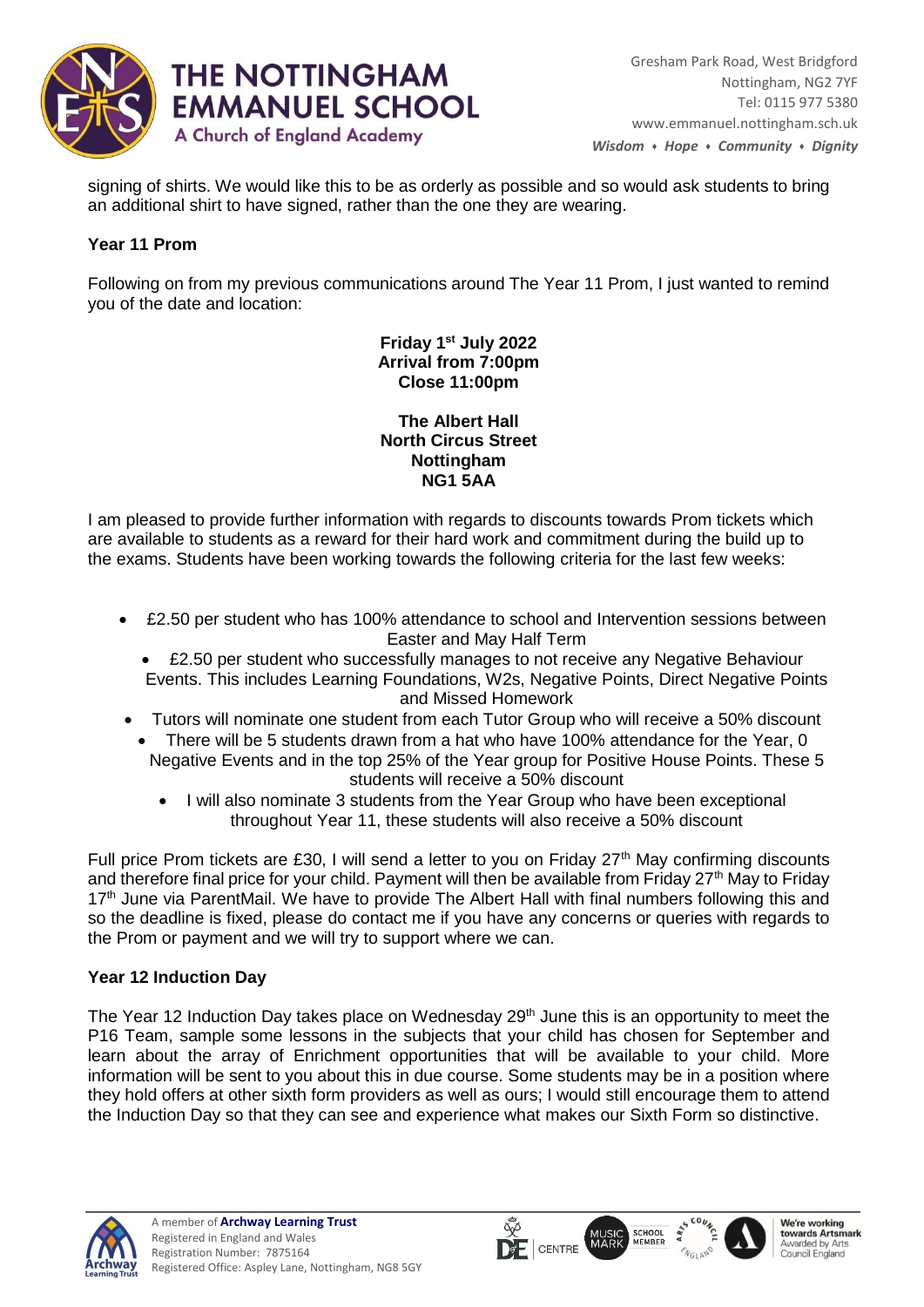

## **GCSE Results Day**

GCSE Results Day is Thursday 25<sup>th</sup> August 2022, students will be able to collect their results from The Main Hall between 9:00 and 12:00. We will send further information about this in due course.

As a school we fully acknowledge and appreciate that this can be a stressful and high pressured time for your child. Over the last year and again in our most recent AOW, we have provided and signposted students to a number of agencies and avenues for support; both internal and external from school whether this be for academic support or stress and time management. In order to support you as parents as well, please see the below links and information:

Academic Support

- GCSE Pod for a range of subjects <https://www.gcsepod.com/>
- Seneca for English and History <https://senecalearning.com/en-GB/>
- Hegarty for Maths <https://hegartymaths.com/>
- Memrise for Spanish and French <https://www.memrise.com/>
- The Nottingham Emmanuel School website Revision Page <https://www.emmanuel.nottingham.sch.uk/year-11-revision-guidance/>

Pastoral, Stress and Time Management Support

- Students are encouraged to speak to their Tutors and me as Year Leader
- Students have access to The School Counsellor and The School Nurse especially during the exam window
- Online platforms include:
	- o Kooth <https://www.kooth.com/>
	- o Childline <https://www.childline.org.uk/>
	- o Young Minds <https://www.youngminds.org.uk/>
	- o NottAlone <https://nottalone.org.uk/?a=yp>

I will be speaking to the Year Group as a whole on the morning of Friday 13<sup>th</sup> May as part of a final exam briefing to outline key details; but I would like to take this opportunity in writing to wish all students the very best of luck for the upcoming exams.

If you have any questions or queries, please feel free to contact me directly.

Yours Sincerely,

Arobby

Oli Marsh Year Leader







**SCHOOL**<br>MEMBER